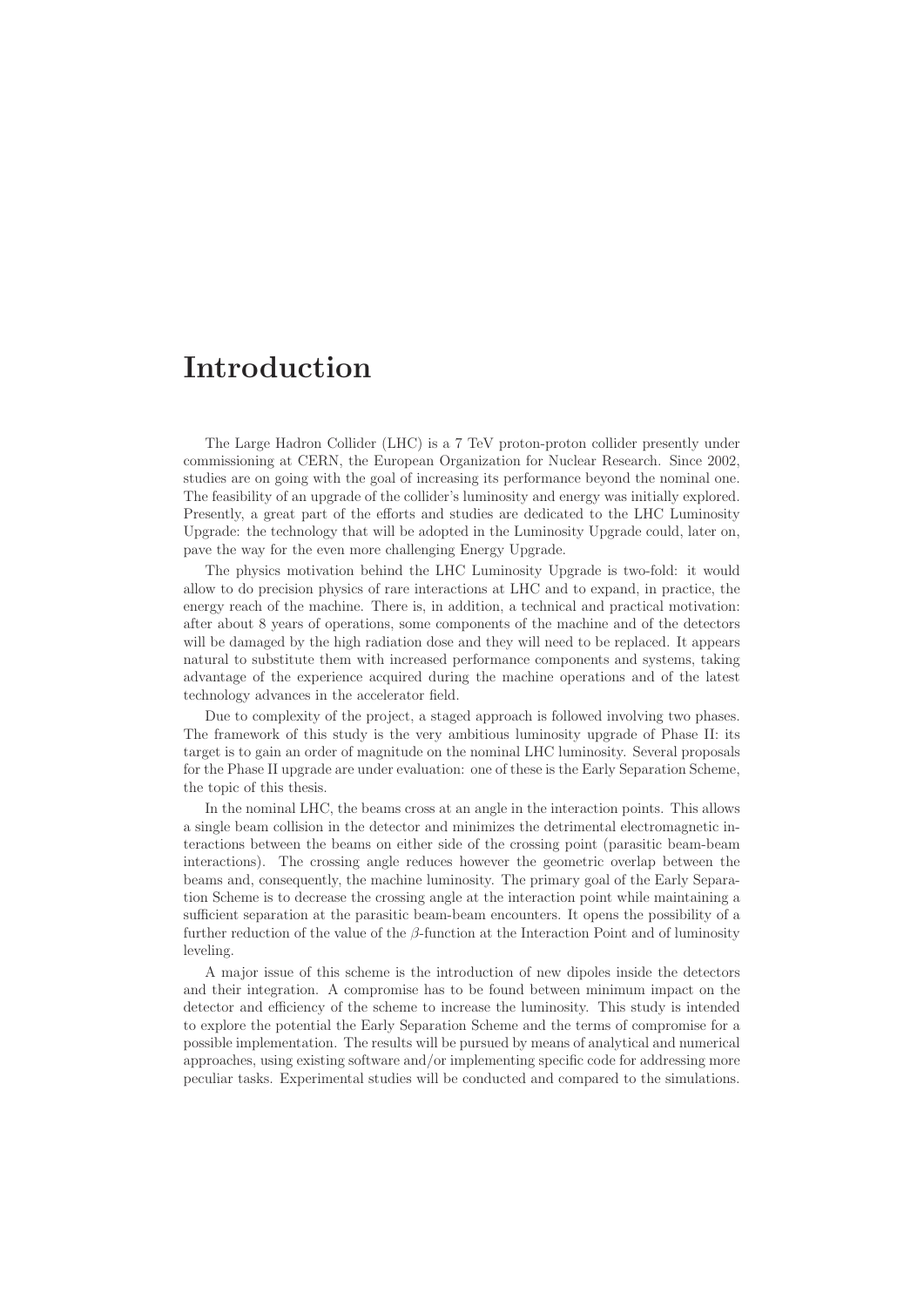The major questions to address in the present thesis will be the followings:

- to identify the parameter space of the Early Separation Scheme. Starting from there, to define its hardware requirements in terms of dipoles and to choose the most adequate magnet technology to be adopted in the scheme,
- to describe, for the different scenarios of the upgrade, the potential of the scheme evaluating its flexibility and its gain in terms of integrated luminosity,
- to address in details the linear and non-linear beam dynamics effects by means of analytical approach and numerical tools,
- to investigate to what degree the non-linear dynamics effect of sLHC can be reproduced in other machines and to perform experiments at the CERN Super Proton Synchrotron in order to extrapolate the sLHC beam dynamics,
- to identify for the LHC high luminosity experiments the specific integration problems in terms of position and magnetic field compatibility,
- to perform an energy deposition study for the dipole closer to the interaction point and consider, if needed, adequate shielding strategy,
- to propose a preliminary cross-section of the dipole closer to the interaction point paying particular attention to the mechanical stress of the magnet's coil.

All the previous points will finally converge in a realistic proposal, common to the two experiments, featuring the best compromise between hardware integration difficulties and beam dynamics stability.

The present document is organized in five chapters.

In the first chapter the framework of the study is described, developing the motivations, the goals and the requirements for the LHC Luminosity Upgrade. We analyze the need for the crossing angle and its impact on the peak luminosity of the collider. After having introduced the Early Separation Scheme, we explain how it may overcome some limitations of the present machine. We compare the nominal LHC crossing scheme with the proposed one underlining its potential in terms of performance and its issues with respect to the integration in the detectors. An analysis of the integrated magnetic field required is given.

In the second chapter we introduce one of the most powerful aspect of the scheme: the luminosity leveling. After the description of the physical model adopted, we compare the results of its analytical and numerical solutions. All the potential improvement due to the Early Separation Scheme are shown on the luminosity plane (peak luminosity versus integrated luminosity).

In the third chapter the linear and non-linear beam dynamics effects induced by the Early Separation Scheme are discussed. The linear effects are analytically developed and verified using the MAD-X code. The scaling laws needed to compare the non-linear dynamics of different machines are investigated: this is a fundamental introduction and justification to the following chapter.

In the fourth chapter we present the simulations and the experiments performed in order to evaluate the non-linear effect of the proposed scheme. The simulation code is written and compiled for a multi-processors graphics card. The simulations outcome is compared with the results collected during about 100 hours of experiments in the Super Proton Synchrotron at CERN.

The fifth and last chapter is dedicated to the integration studies of the Early Sep-